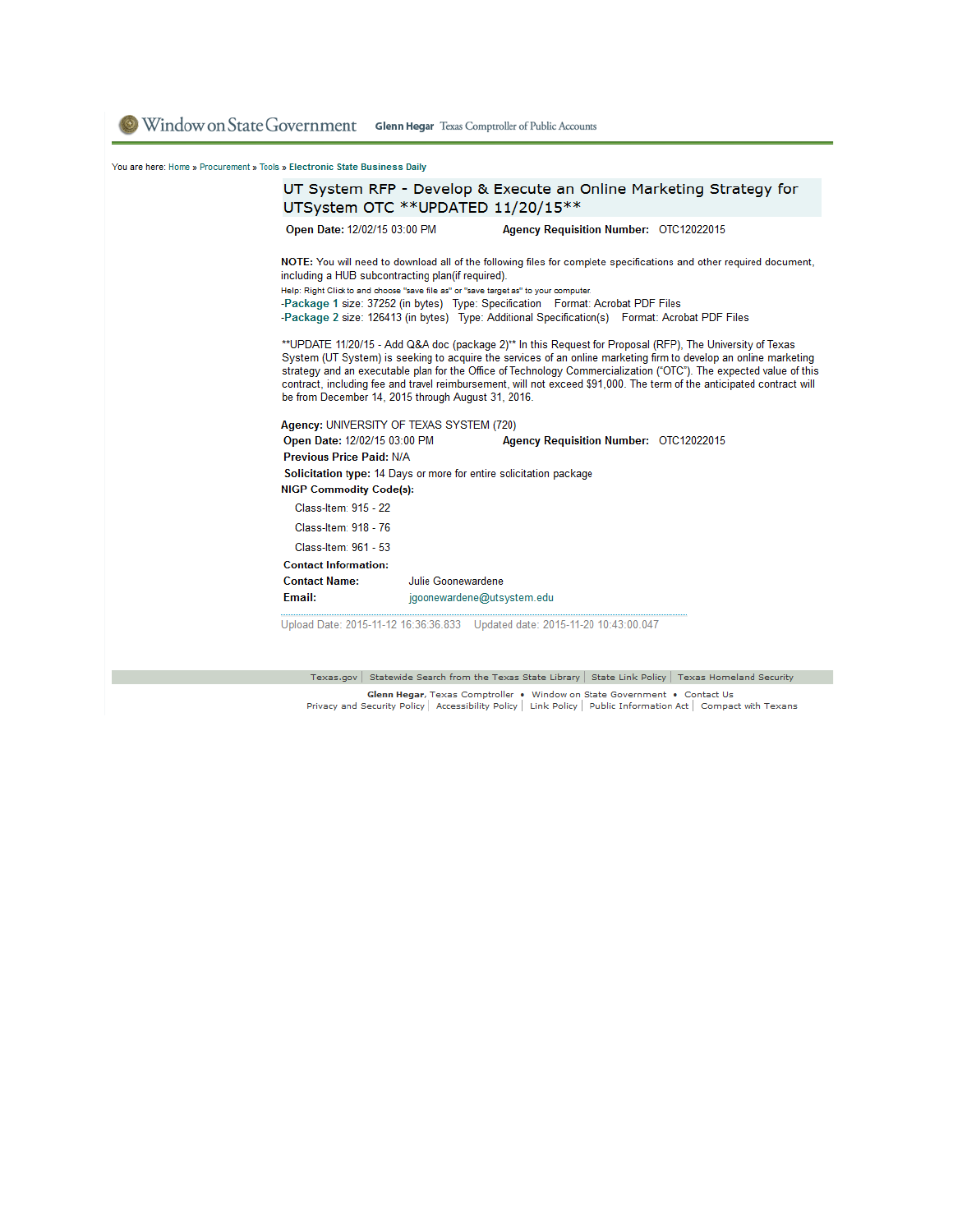# **The University of Texas System Request for Proposal to Develop and Execute an Online Marketing Strategy for the Office of Technology Commercialization RFP#OTC12022015**

# **Overview**

In this Request for Proposal (**RFP**), The University of Texas System (**UT System**) is seeking to acquire the services of an online marketing firm to develop an online marketing strategy and an executable plan for the Office of Technology Commercialization ("OTC"). The expected value of this contract, including fee and travel reimbursement, will not exceed \$91,000. The term of the anticipated contract will be from December 14, 2015 through August 31, 2016.

# **Scope of Work**

UT System is seeking an online marketing firm to provide planning, leadership and responsibility for executing the approved online marketing strategy for the OTC. Associated deliverables will be subject to the Assistant Vice Chancellor's approval. In addition, all marketing (online or otherwise, web presence, events, and social media) undertaken by the recipient of the contract must be coordinated with and subject to the approval of the Office of External Relations in accordance with style, brand and communications guidelines. The developed plan and strategy must be consistent with the current web page and branding project currently underway at the OTC. The online marketing firm will build and promote the OTC brand to all 14 UT Institutions, as well as stakeholders across the state of Texas, the nation, and the world. At a minimum, the successful online marketing firm will carry out the following:

I. Develop an online marketing strategy, working together with the OTC's marketing coordinator, which will:

- Identify short-term and long-range issues that must be addressed to build upon OTC's recognized brand within Texas, across the nation and the world
- Leverage social media platforms
- Outline an online marketing budget to execute the delineated strategy consistent with the overall strategy of the office. It is essential that the online marketing plan be closely tied to OTC's strategic goals and objectives.

II. Create and execute upon an online marketing plan

- Create and maintain a project management plan with begin and end dates for all online marketing activities
- Execute search engine optimization (SEO) for the OTC website
- Create, review, revise and automate reporting of online marketing performance metrics
- Provide quarterly assessments of online marketing impact (including social media)
- Co-develop online advertising and cross-promotion for UT System's annual SXSW event (with OTC's marketing coordinator)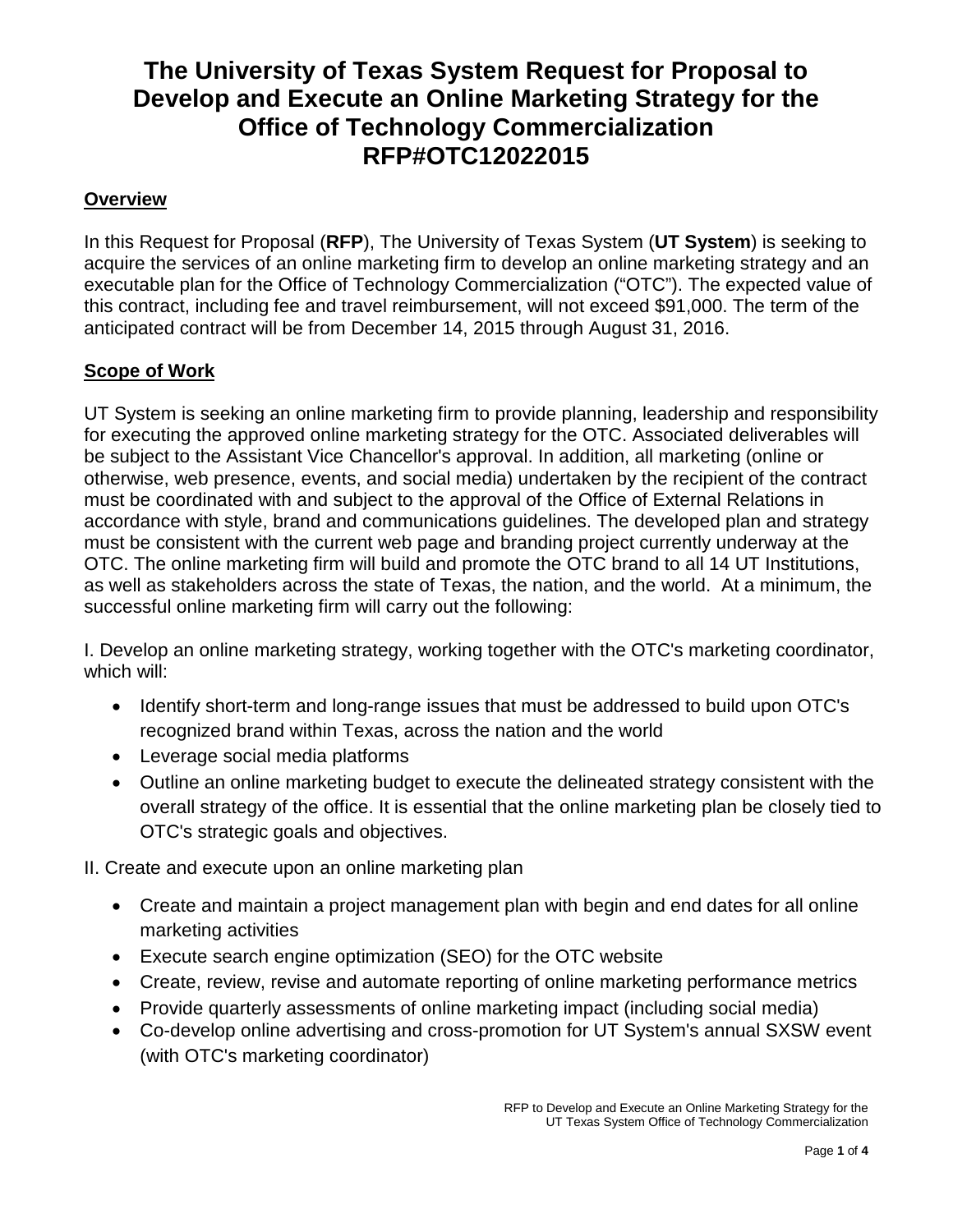• Produce content for the OTC website and social media platforms

The online marketing firm must be prepared to meet and discuss its input with UT System representatives at UT System OTC's office in Austin, Texas.

# **Specifications**

Any proposed Marketing firm (**proposer**) submitting an offer in response to this RFP must provide the following:

- 1. proposer's legal name, including type of entity (individual, partnership, corporation, etc.), address and other contact information;
- 2. background information regarding the proposer, including the number of years in business and the number of employees;
- 3. information regarding the qualifications, education, and experience of the team members proposed to conduct the requested services, including information to assist UT System in assessing the proposer's familiarity with evaluating early stage companies;
- 4. the proposer's approach to accomplishing the stated scope of work;
- 5. the fees to be charged for providing services;
- 6. the earliest date by which the proposer could begin providing the services;
- 7. a list of three client references, including any complex institutions or systems of higher education for which proposer has provided services;
- 8. any unique benefits the proposer would offer UT System, and any other information proposer desires UT System to consider in connection with proposer's offer;
- 9. information to assist UT System in assessing the proposer's experience performing the requested services for other complex institutions or systems of higher education;
- 10.information to assist UT System in assessing whether the proposer will be impartial in the performance of the requested services;
- 11.information to assist UT System in assessing whether the proposer will have any conflicts of interest in performing the requested services;
- 12.information to assist UT System in assessing the overall cost to UT System for the requested services;
- 13.information regarding any prompt payment discount offered by proposer (UT System's standard payment terms for services are Net 30 days); and
- 14.information to assist UT System in assessing proposer's capability to perform the requested services.

# **Selection Process**

UT System may select the successful proposal(s) on the basis of the proposals initially submitted, without discussion, clarification or modification. In the alternative, UT System may select the successful proposal(s) on the basis of negotiation with the proposers. In conducting any negotiations, UT System will avoid disclosing the contents of competing offers.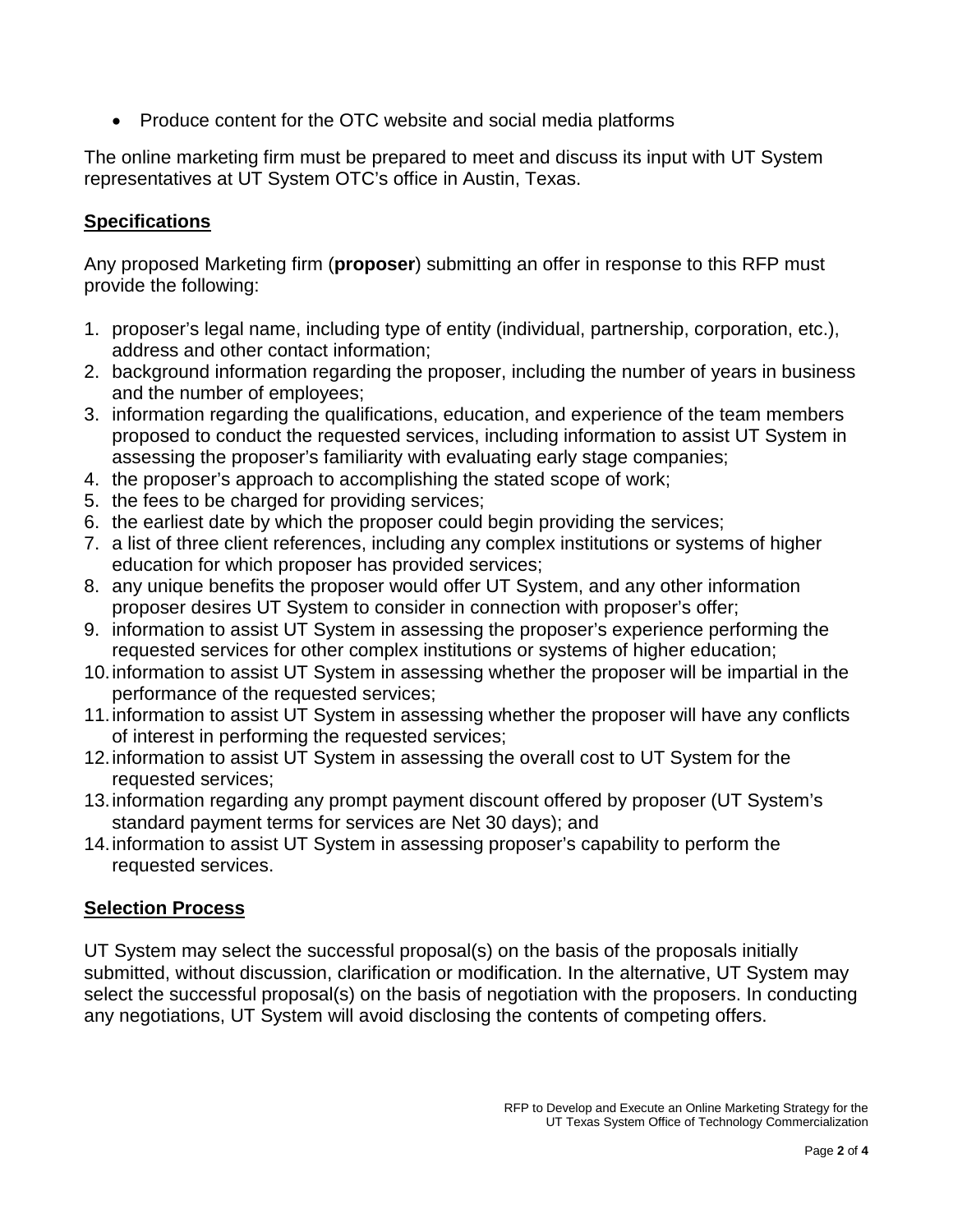UT System is not obligated to select the proposer offering the most attractive economic terms if that proposer is not the most advantageous to UT System overall, as determined by UT System.

UT System reserves the right to (a) enter into a contract for all or any portion of the requirements and specifications set forth in this RFP with one or more proposers, (b) reject any and all offers and re-solicit offers, or (c) reject any and all offers and temporarily or permanently abandon this selection process, if deemed to be in the best interests of UT System. UT System will maintain in its files concerning this RFP a written record of the basis upon which a selection, if any, is made by UT System. UT System reserves the right to accept or reject any or all offers, waive any formalities, procedural requirements, or minor technical inconsistencies, and delete any requirement or specification from this RFP when deemed to be in UT System's best interest.

## **Criteria for Selection**

The successful proposal(s), if any, will be the proposal(s) submitted in response to this RFP, by the Submittal Deadline that is the most advantageous to UT System. The criteria to be considered by UT System in evaluating offers will be the proposer's demonstrated competence, knowledge and qualifications and the reasonableness of the proposer's fee.

Proposals will be evaluated by UT System personnel. The selection of the successful proposal, if any, will be based on the information provided by proposer in its offer. UT System may give consideration to any additional information if UT System deems such information relevant. Any proposer submitting a successful proposal will be required to enter into a contract acceptable to UT System.

The criteria to be considered by University in evaluating proposals and selecting Contractor, will be those factors listed below:

### Threshold Criteria Not Scored

Ability of University to comply with laws regarding Historically Underutilized Businesses; and Ability of University to comply with laws regarding purchases from persons with disabilities.

### Scored Criteria

- the cost of goods and services;
- the reputation of the Proposer and of the Proposer's goods or services;
- the quality of the Proposer's goods or services;
- the extent to which the goods or services meet the University's needs;
- the Proposer's past relationship with the University;
- the total long-term cost to the University of acquiring the Proposer's goods or services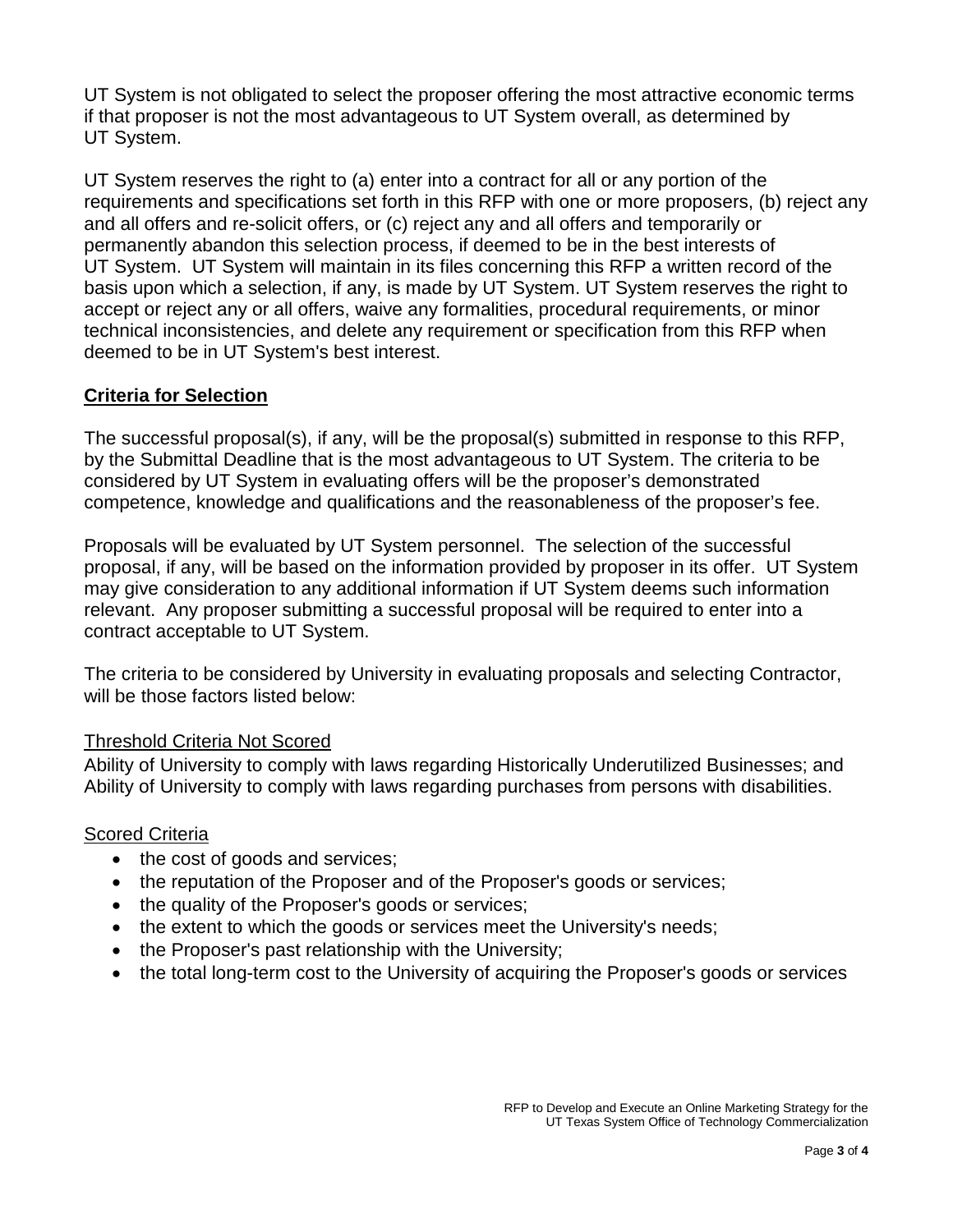## **Proposer's Acceptance of Offer Evaluation Methodology**

Submission of an offer by a proposer indicates: (1) proposer's acceptance of the Selection Process, the Criteria for Selection, and all other requirements and specifications set forth in this RFP; and (2) proposer's recognition that some subjective judgments must be made by UT System during this RFP process.

### **Public Information**

Proposers are hereby notified that UT System strictly adheres to all statutes, court decisions and the opinions of the Texas Attorney General with respect to disclosure of public information. UT System may seek to protect from disclosure all information submitted in response to this RFP until such time as a final contract is executed. Upon execution of a final contract, UT System will consider all information, documentation, and other materials requested to be submitted in response to this RFP to be of a non-confidential and non-proprietary nature and, therefore, subject to public disclosure under the *Texas Public Information Act* (Chapter 552.001, *Gov. Code*). Proposer will be advised of a request for public information that implicates their materials and will have the opportunity to raise any objections to disclosure to the Texas Attorney General. Certain information may be protected from release under Sections 552.101, 552.110, 552.113, and 552.131, *Gov. Code*.

#### **How To Respond; Submittal Deadline**

To respond to this RFP, proposers must submit the information requested in the Specifications section of this RFP and any other relevant information, in hardcopy, in a clear and concise written format to:

Jennifer Murphy Director of Accounting & Purchasing The University of Texas System Administration 210 West 6th Street Room B.140E Austin, Texas 78701

All offers must be received at the above address no later than 3:00 p.m. local time in Austin, Texas, on December 2, 2015 (**Submittal Deadline**). Submissions received after the Submittal Deadline will not be considered.

#### **Questions**

Questions concerning this RFP should be directed to Julie Goonewardene at [jgoonewardene@utsystem.edu](mailto:jgoonewardene@utsystem.edu) above no later than November 30, 2015. UT System may in its sole discretion respond in writing to questions concerning this RFP.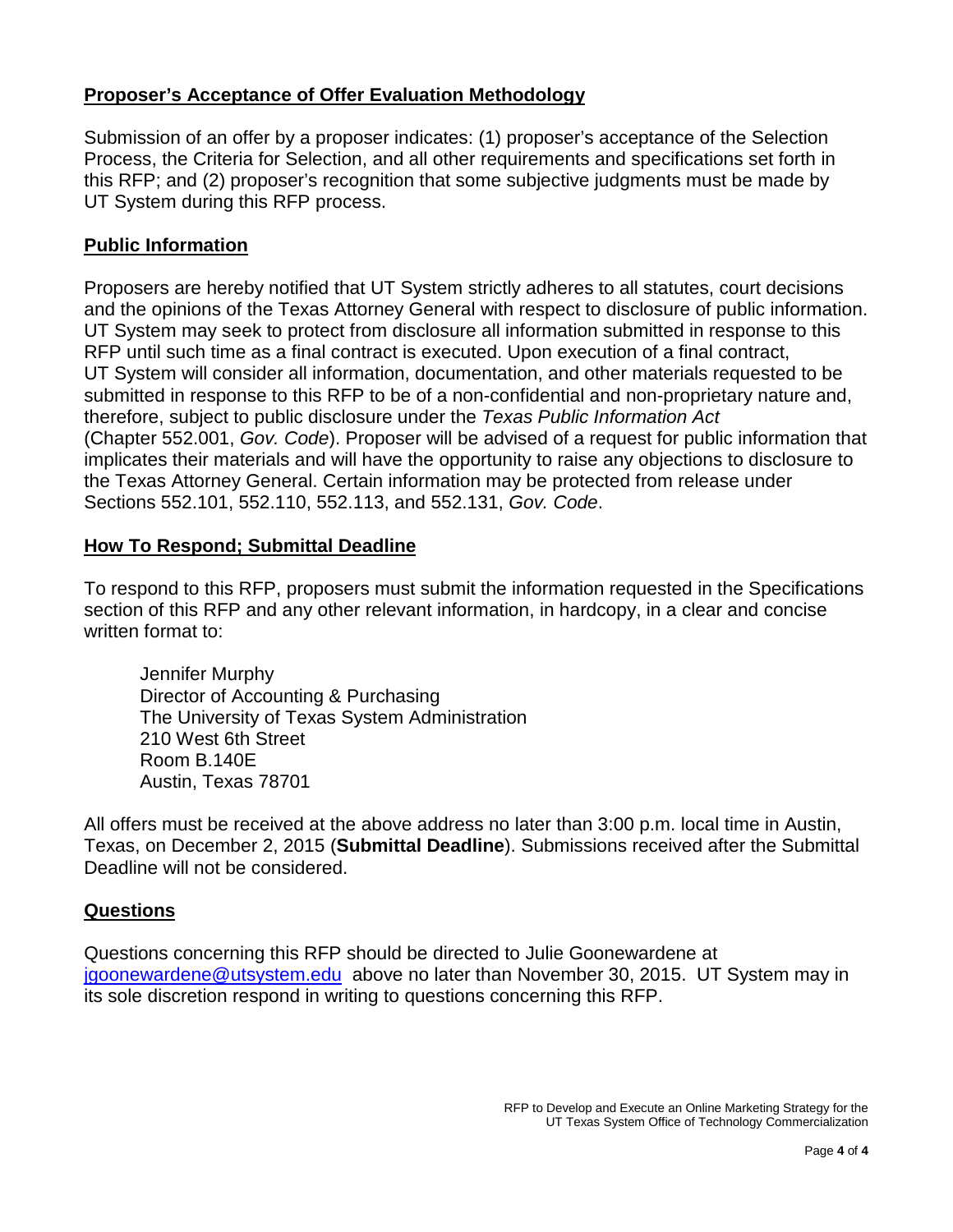# **Question and Answers – RFP #OTC12022015 (Posted 11/20/2015)**

1. Is the focus of the RFP only on content marketing, execution of an ongoing monthly SEO program and turnkey monthly social media management? Would there be any creative/branding executions or paid media buying needed? Social media posts would be paid or non‐paid?

#### *The office is soliciting the most comprehensive bid possible. The focus of the RFP is on content marketing, SEO, and social media management.*

2. The scope of work does not mention media costs specifically. Is the paid media incremental to the \$91k budget? If so is there a range we should be working with or will that be determined through the planning process after the agency partner is selected? If the cross‐promotion for SXSW includes display ads, would the creative for those ads fall within or outside the \$91k budget?

The successful firm will provide a clear outline of which costs they will cover and which costs OTC should cover as part of "media costs". No pre-determined ranges for media costs paid by the OTC have been *set. Creative work should be included in the bid.* 

3. Are there more objectives/goals than cross promotion of the SXSW event and promoting the brand to all 14 UT institutions? Is there a calendar to apply our timeline of work to what objectives you're wanting to accomplish?

The office will be hosting a SXSW on March 12, 2016. The main objective of the effort is to attract the *next generation of leaders at SXSW to attend our event.*

4. When you mention promoting OTC to all the 14 UT institutions and beyond, does this entail creating custom content and sending it to each of those institutions for their use? Or creating relationships and exposure on social media with each of these institutions?

*"Building and promoting OTC to all 14 UT institutions" means building an online branding presence based on the mission and objectives of the office initiatives and promoting this messaging to all stakeholders, which includes the 14 institutions.*

5. Overall the term "content" is fairly undefined. Could we get some additional clarity on the volume and type of content you're hoping to get for all the OTC social channels?

In order to position the OTC as a national commercialization leader, the successful firm will present their *recommendations for volume and type of content. Currently, the OTC does not have a substantial social media presence.*

6. Who will be managing the social media channels with regards to publishing new content, monitoring and engaging?